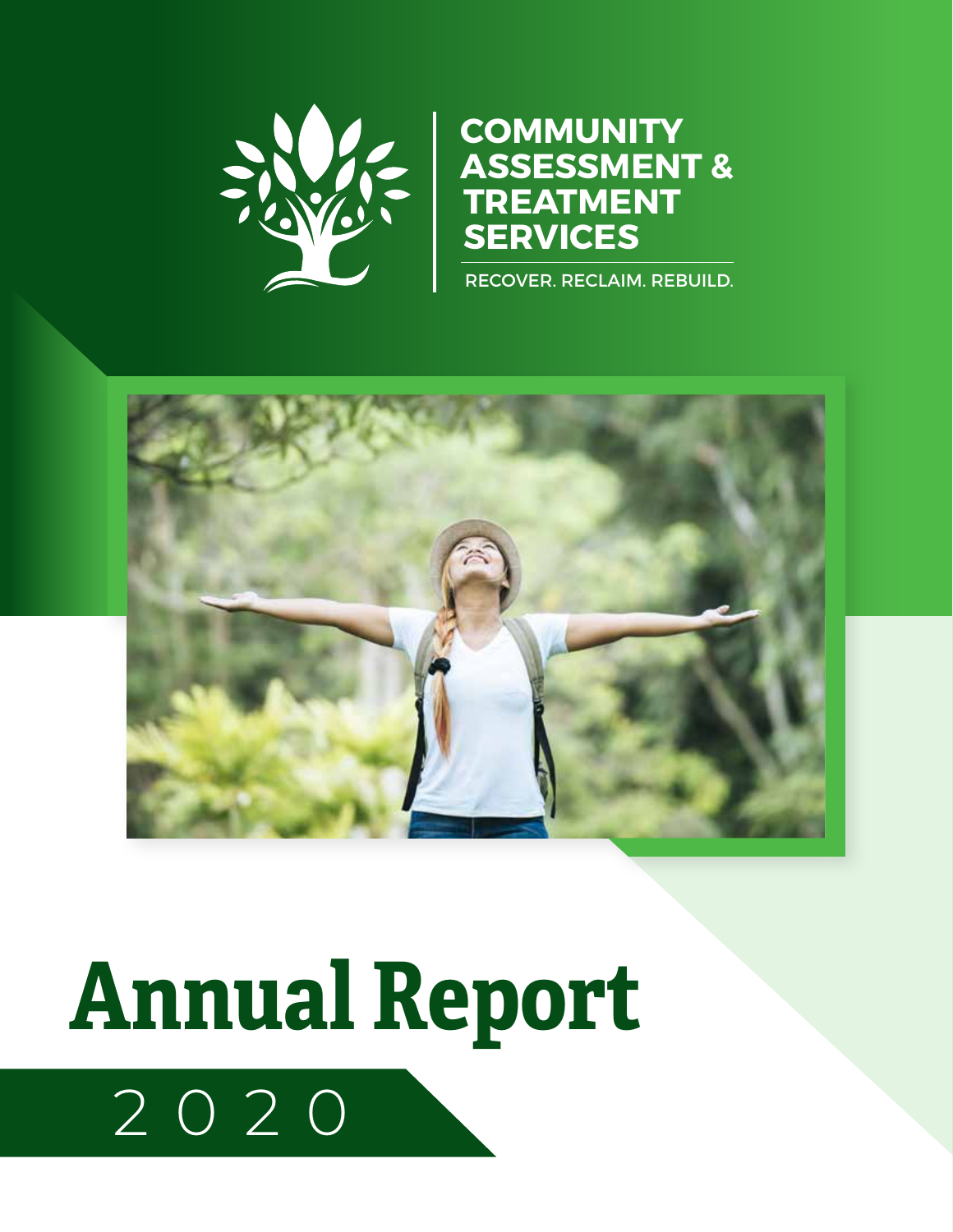# **Introduction**

Since our founding nearly 31 years ago, CATS has helped thousands of men & women overcome substance abuse & mental health diagnoses. This line of work is always challenging. This past year was unlike anything we have ever experienced at CATS. The global COVID-19 pandemic forced drastic changes in the way we provide in-person services, for both residential and outpatient clients. These challenges required quick and decisive action to protect our staff and the clients we serve. These actions included a reduction in available residential beds due to social distancing guidelines, reducing the size of in-person group counseling sessions, setting up a quarantine unit for residential clients, converting outpatient programming to virtual and telehealth sessions, and adjusting staff schedules to cover shifts when counselors were out for contact tracing or illness. Despite all of this, our staff, our managers and our Board of Directors were able to navigate every obstacle and allow CATS to continue providing our full array of services to the disadvantaged communities we serve.

While the pandemic raged on, the need for our treatment programming did not go away. In fact, it increased. As those suffering from mental health and/or substance use disorders were forced into isolation due to COVID, overdose numbers in Northeast Ohio skyrocketed. While many agencies were forced to close their doors either temporarily or permanently, CATS remained open throughout 2020. We managed to do this without negatively impacting our core treatment programming and without any reductions in our staff, a remarkable achievement considering the events of the past year. Despite the many challenges raised by the pandemic, we are proud to report that we have managed to continue helping those in our community Recover, Reclaim & Rebuild their lives.

We have always been grateful for the staff here at Community Assessment & Treatment Services. They regularly go above & beyond to help those in need. This past year however, they managed to carry not only our clients through these difficult times, but also the entire agency. We are proud to say that CATS can and will continue to serve the residents of Northeast Ohio because of them. So, we would like to open our 2020 Annual Report with a great big THANK YOU to our dedicated staff and management team. Without them, we would not be here today. CATS is well-positioned to provide the critical services it has provided over the past 31 years into the future.





Sincerely,

Jahr M. Salish

**John M. Scalish**  CEO

Mindon Albert

**Michael A. VanNiel** Board Chair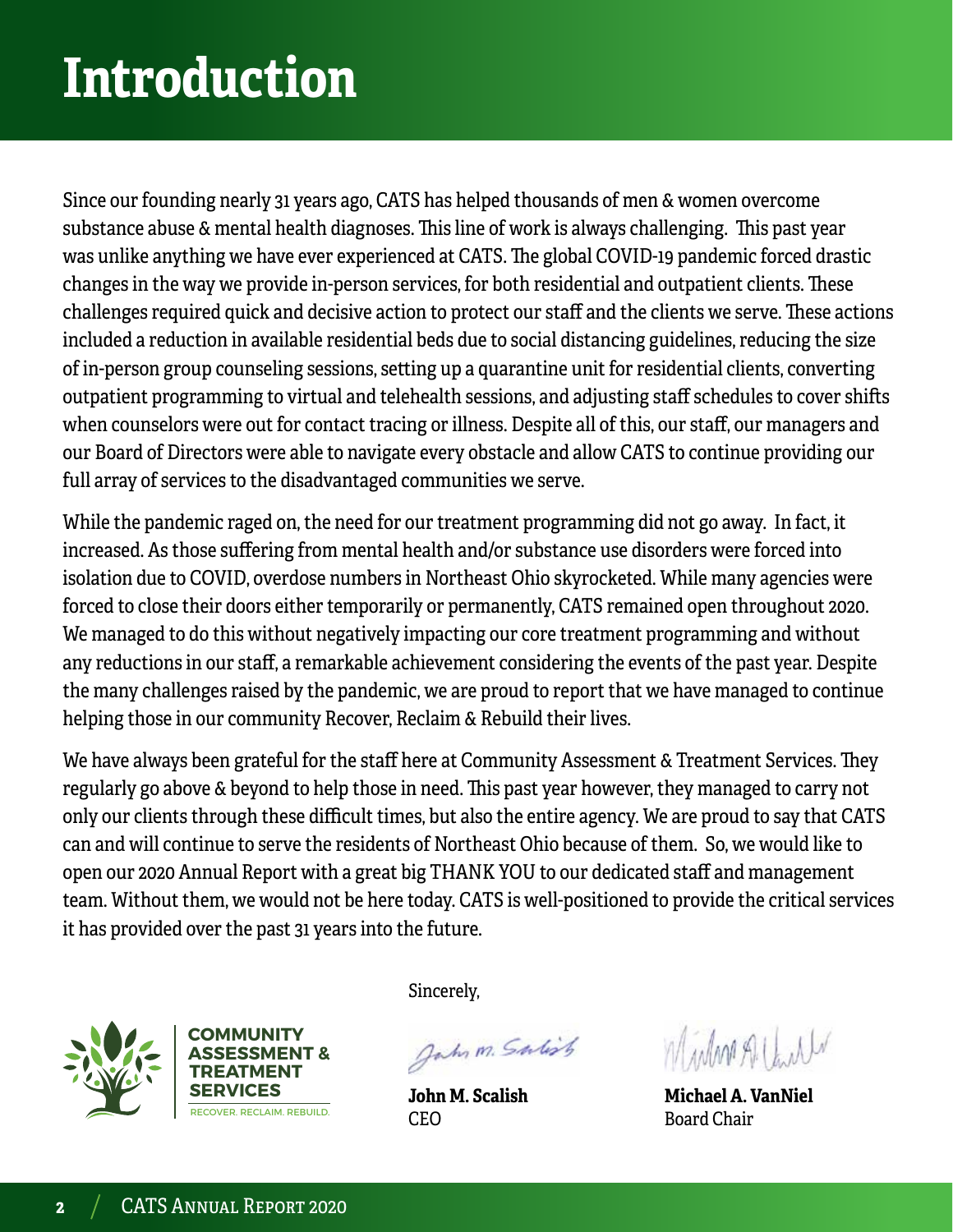#### **Our Vision**

CATS will be known for cultivating the dignity and self-worth of people by offering community-based recovery from addiction, mental illness, and criminal behavior.

#### **Our Mission**

To promote the social justice needs of the community by providing high-quality, cost- effective, evidence based interventions that comprehensively address the chemical dependency and behavioral health needs of the diverse clientele.

#### **Board of Directors**

**Amos Mahsua, CPA, CGMA -**  *President*

**Justin Byrne, MBA, BBA -**  *Vice President* 

**John Price -** *Vice President*

**Franz Pussel -** *Treasurer*

**Michael Drain, Esq. -** *Secretary*

**Dick Clough** 

**Pastor Larry Howard**

**Christine Young** 

**William Vajner** 

**Sandra Stack**

**Michael Mayor**

**Michael VanNiel** 

**Allison Bores** 

**Kathy Heigle**

**Annie Stephens**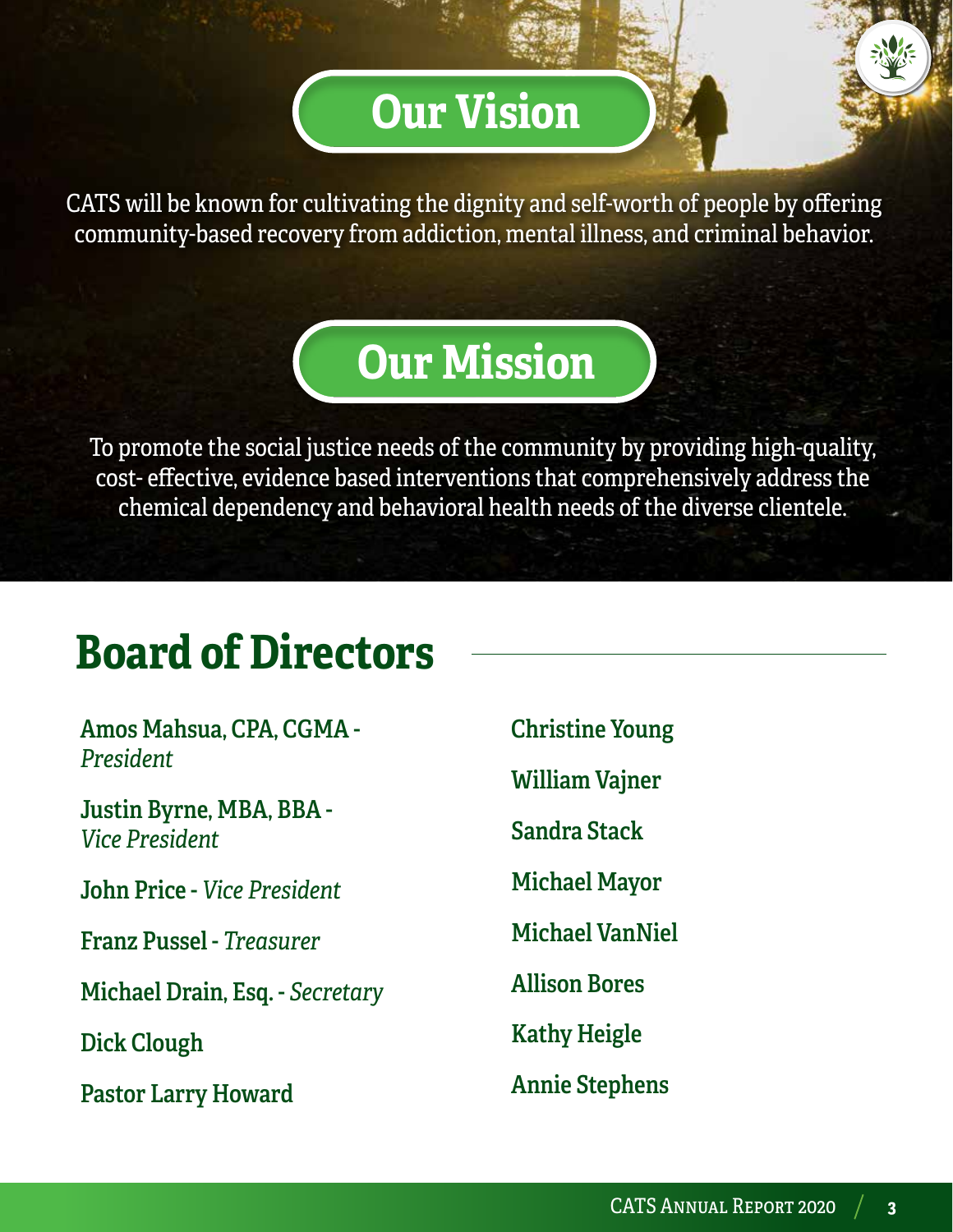#### **Senior Management**

**Roxanne Wallace, MA** *Chief Executive Officer*

**John Scalish, LPCC-S, LICDC-CS**  *Chief Operating Officer*

**Robert Newman, MCJ** *Director of Development*

**Lou LaMarca, MSSA, LISW** *Clinical Director*

**Char Osterland** *Director of Administration*

**Thomas H. Wengerd, CPA, CGMA, MBA** *Chief Financial Officer*

#### **Program Managers**

**Jeff Distin** *Clinical Supervisor*

**Will Maddox** *Men's Residential (A/B)* 

**Melanie Martynowski** *Men's Residential (C)*

**Magda Bowditch** *Women's Residential*

**Albert Rance** *CMS Supervisor*

**Niiokca Reed** *Men's Residential Services Coordinator*

**Nicholas Weider** *CQI Manager* 

**Marybeth Adams** *Billing Manager*

**Debbie Schon** *Intake Manager*

**Carolyn Greene** *Federal Program Manager*

**Whitney Grimes-Peak** *Wadsworth Program Manager*

**Matthew Ball** *Wadsworth Office Manager* 

**Judith Bertschinger** *Lake Erie Correctional Institution* 

**Carleton Parries** *Outpatient Evening Services Coordinator*

**Valerie Duke-Pinkney** *Outpatient Program Manager*



**COMMUNITY ASSESSMENT & TREATMENT SERVICES**

RECOVER. RECLAIM. REBUILD.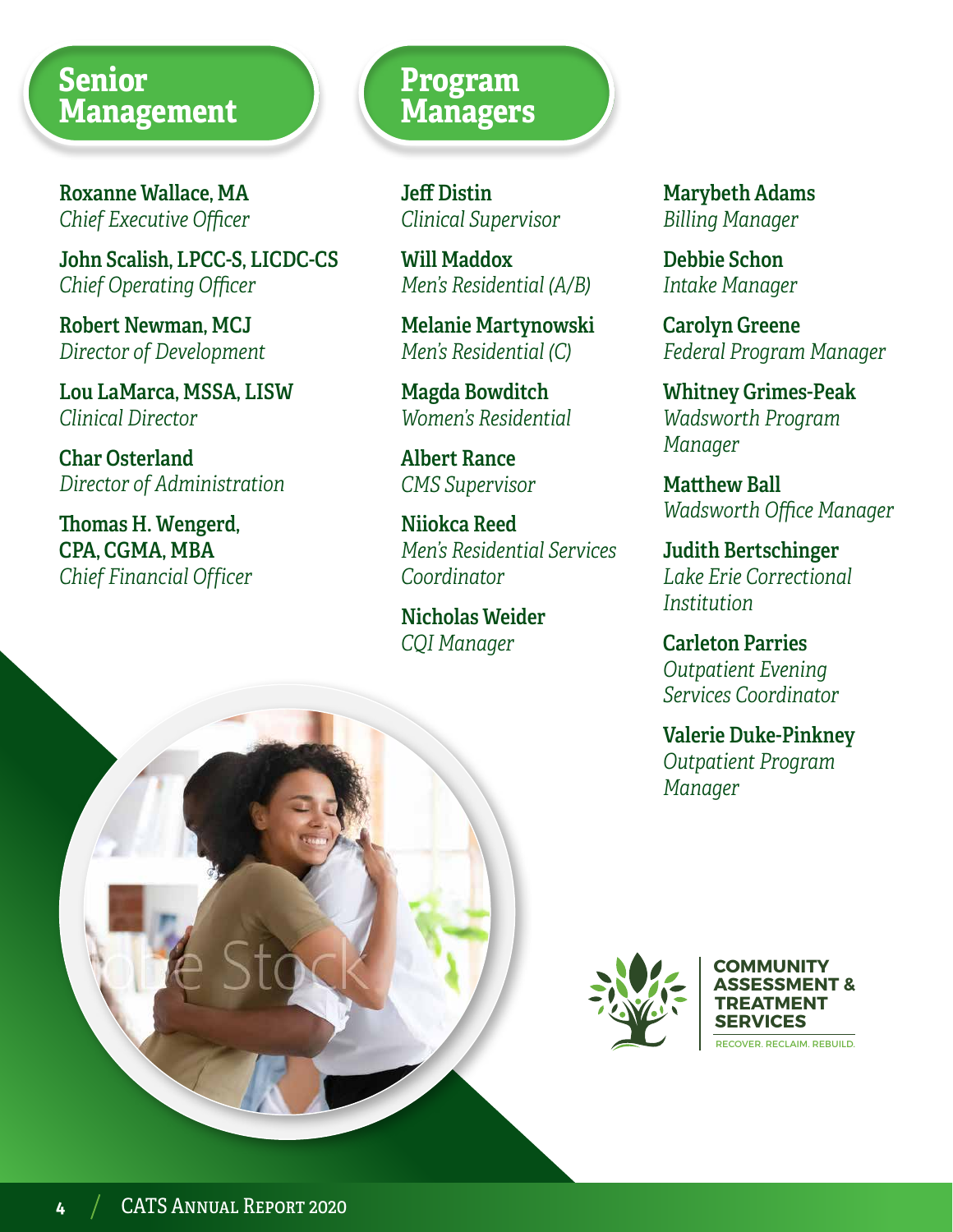

# **Agency Demographics**

#### **Program Success**

Program success is defined as completing all recommended levels of treatment programming

- **390** male residential clients and **55%** successfully completed treatment.
- **103** male outpatient clients **75%** successfully completed treatment.
- **170** female residential clients and **68%** successfully completed treatment.
- **62** female outpatient clients **55%** successfully completed treatment.



#### **Client Demographics (agency wide)**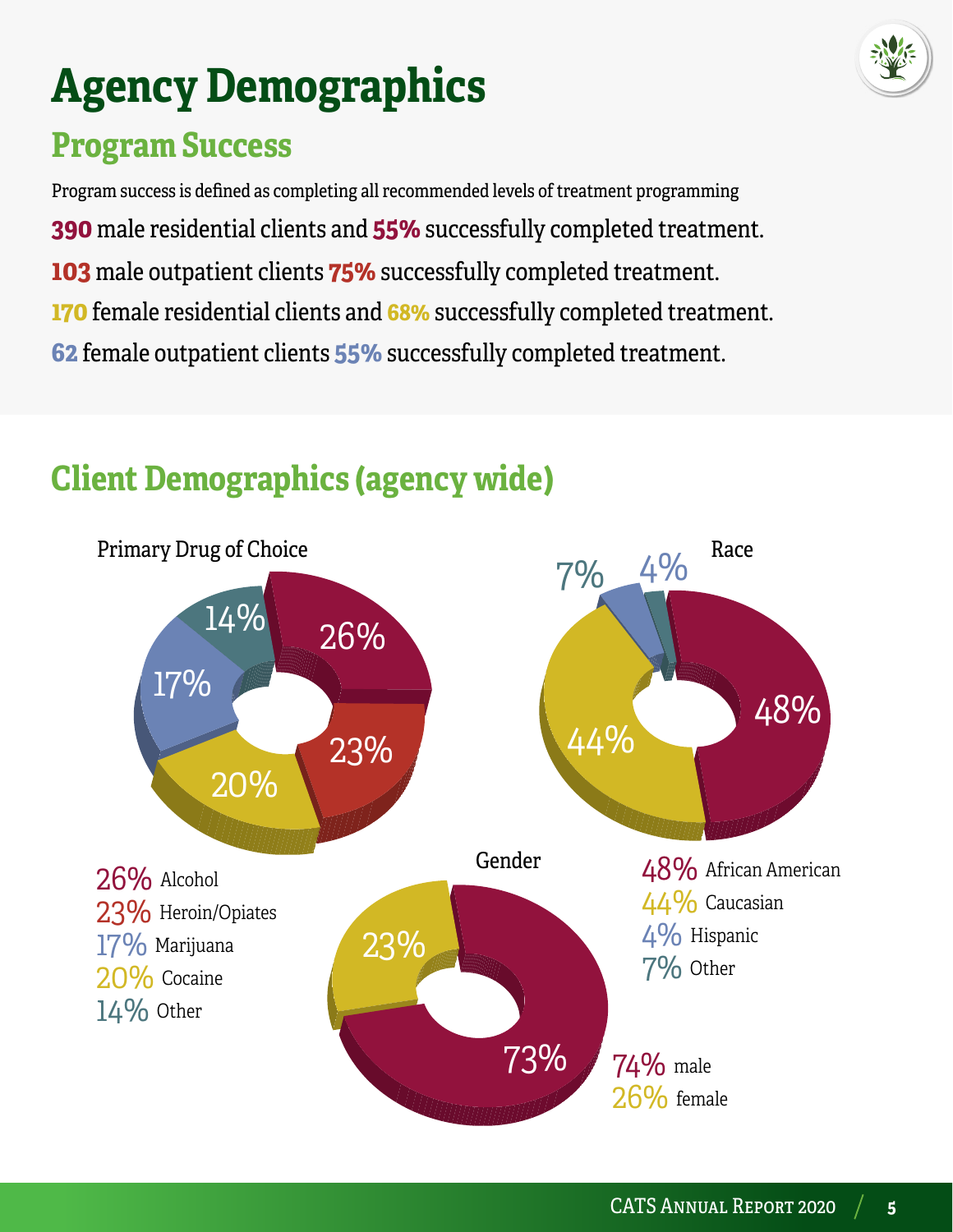### **Revenue and Expenses**

| <b>REVENUE</b>                                                   |              | <b>EXPENSES</b>                       |             |
|------------------------------------------------------------------|--------------|---------------------------------------|-------------|
| <b>GOVERNMENT</b><br>contracts, grants &<br>program service fees | \$11,578,376 | <b>RESIDENTIAL</b><br><b>SERVICES</b> | \$7,322,636 |
| <b>CONTRIBUTIONS</b>                                             | \$38,515     | <b>OUTPATIENT</b><br><b>SERVICES</b>  | \$1,993,919 |
| <b>INVESTMENTS</b>                                               | \$132,798    | <b>ADMINISTRATION</b>                 | \$747,136   |
| <b>OTHER INCOME</b>                                              | \$448,393    | <b>RESERVES</b>                       | \$2,134,391 |
| <b>TOTAL REVENUE</b>                                             | \$12,198,082 |                                       |             |

#### **Accreditations**

**The American Correctional Association (ACA) The Ohio Department of Rehabilitation & Corrections (ODRC) The Ohio Department of Mental Health & Addiction Services (OhioMHAS) The Commission of the Accreditation of Rehabilitation Facilities (CARF) The Prison Rape Elimination Act (PREA)**

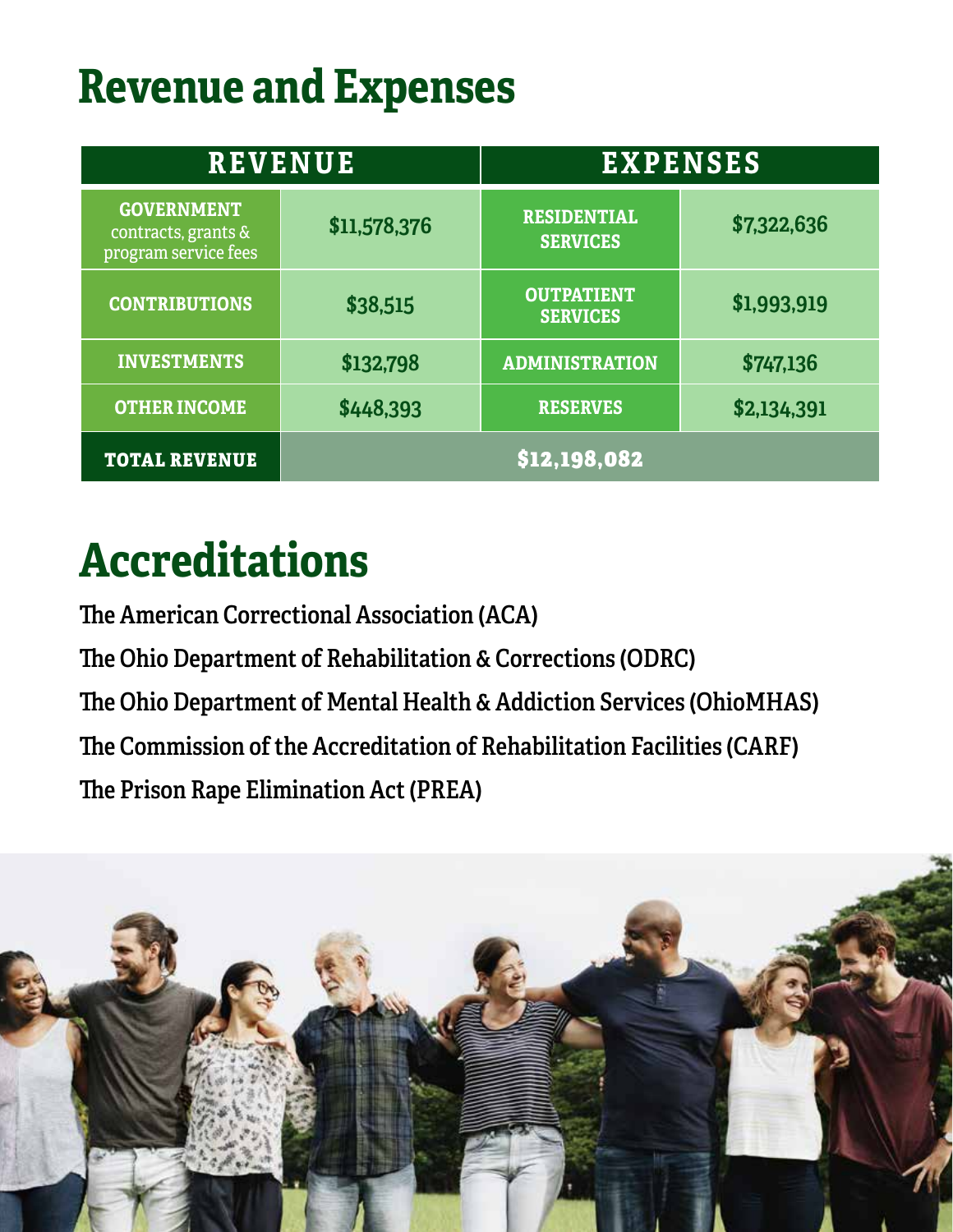### **Supporters & Funding**



**CATS would like to acknowledge the following foundations, community partners and individuals for your support in 2020. THANK YOU!**

#### **Foundation Support**

Cleveland Foundation Dominion Foundation Fighting for Alyssa Foundation Third Federal Foundation

Health & Addiction Services

Ridgecliff Foundation Woodruff Foundation

#### **Public Funding**

Alcohol, Drug Addiction and Mental Health Services Board of Cuyahoga County Alcohol, Drug Addiction and Mental Health Services Board of Medina County Bedford Municipal Court Berea Municipal Court City of Cleveland Cleveland Municipal Court Cuyahoga County Corrections Planning Board South Euclid Municipal Court Federal Bureau of Prisons Garfield Heights Municipal Court Lake Erie Correctional Facility Lyndhurst Municipal Court Northeast Reintegration Center Ohio Department of Mental

Ohio Department of Medicaid Ohio Department of Rehabilitation & Corrections Ohio Direct Parma Municipal Court Rocky River Municipal Court United States Pre-Trial & Probation Services Bedford Municipal Court Berea Municipal Court City of Cleveland Cleveland Municipal Court Cuyahoga County Corrections Planning Board South Euclid Municipal Court Federal Bureau of Prisons

Garfield Heights Municipal Court

Lake Erie Correctional Facility

Lyndhurst Municipal Court

Medina County Adult Probation

Medina County Drug Abuse Commission

Northeast Reintegration Center

Ohio Department of Mental Health & Addiction Services

Ohio Department of Medicaid

Ohio Department of Rehabilitation & Corrections

Ohio Direct

Parma Municipal Court

Rocky River Municipal Court

United States Pre-Trial & Probation Services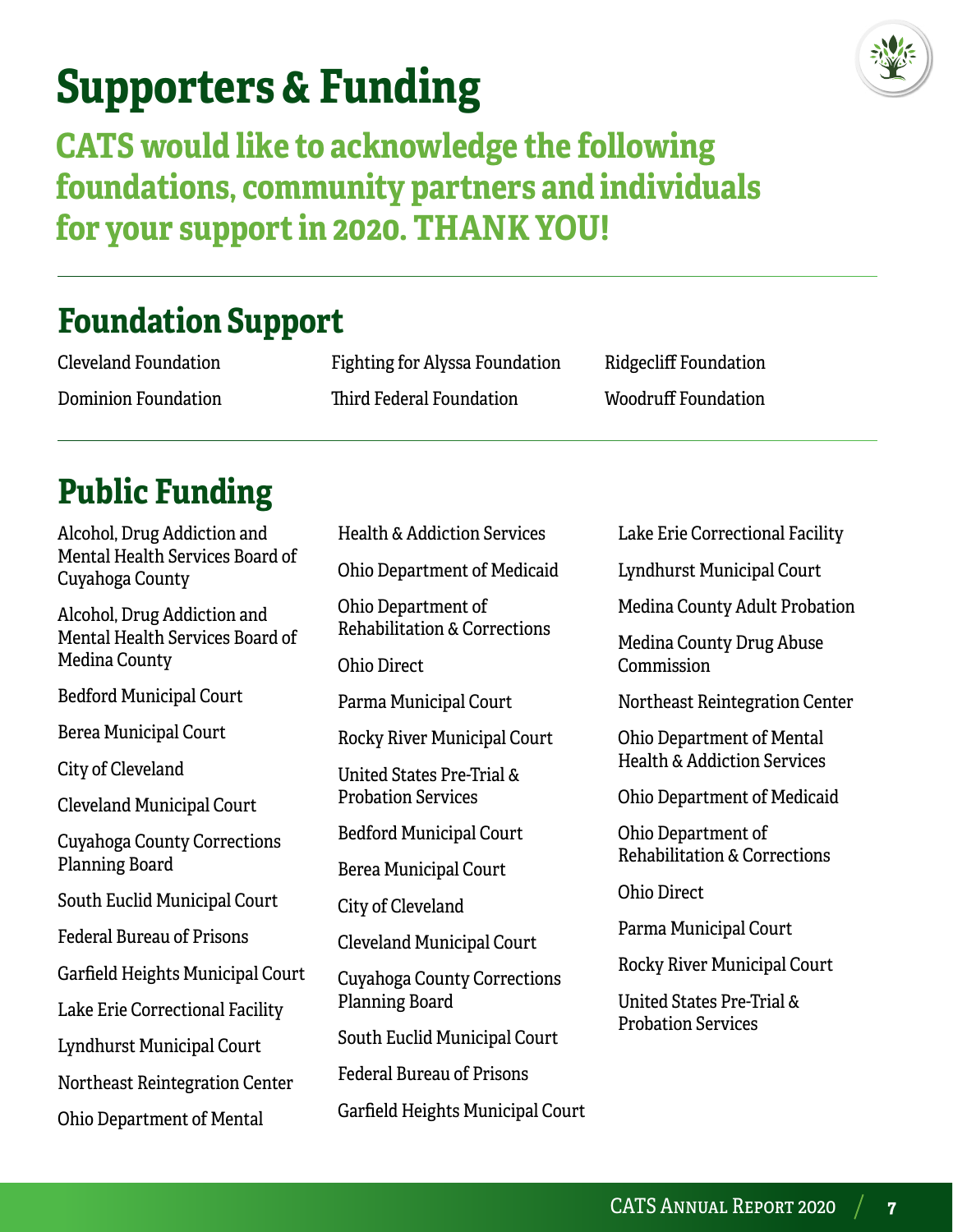# **Individual & Corporate Supporters**

Jenny Baker Brian Bentley Anne Bloomberg James & Kathleen Bond Allison Bores Anthony Brancatelli Veronica Bridgeman William Brown Judge Janet Burnside Justin Byrne Brandon Chrostowski Dick Clough

Dan & Shelby Cratcha George Cratcha Stanley Cratcha William & Mary Denihan Jeff Distin Michael Drain Elliot Gelb Linda Glasener Kathy Heigle Marie Kittredge Jennifer Kramer Lou LaMarca Pastor Larry Howard



Paul & Keri Luchowski Amos Mahsua Judge David Matia Michael Mayor Myrtle Muntz Robert & Anna Newman John Price Franz & Helen Pussel Dr. Luis Ramirez Amanda Roe John & Niki Scalish Deborah Schon Ruth Snow Linda Somers Judge Joan Synenberg Craig Tame William Vajner Michael VanNiel Peter Wallace Roxanne Wallace Louis Weigele Barry Withers Susan Wolpert Christine Young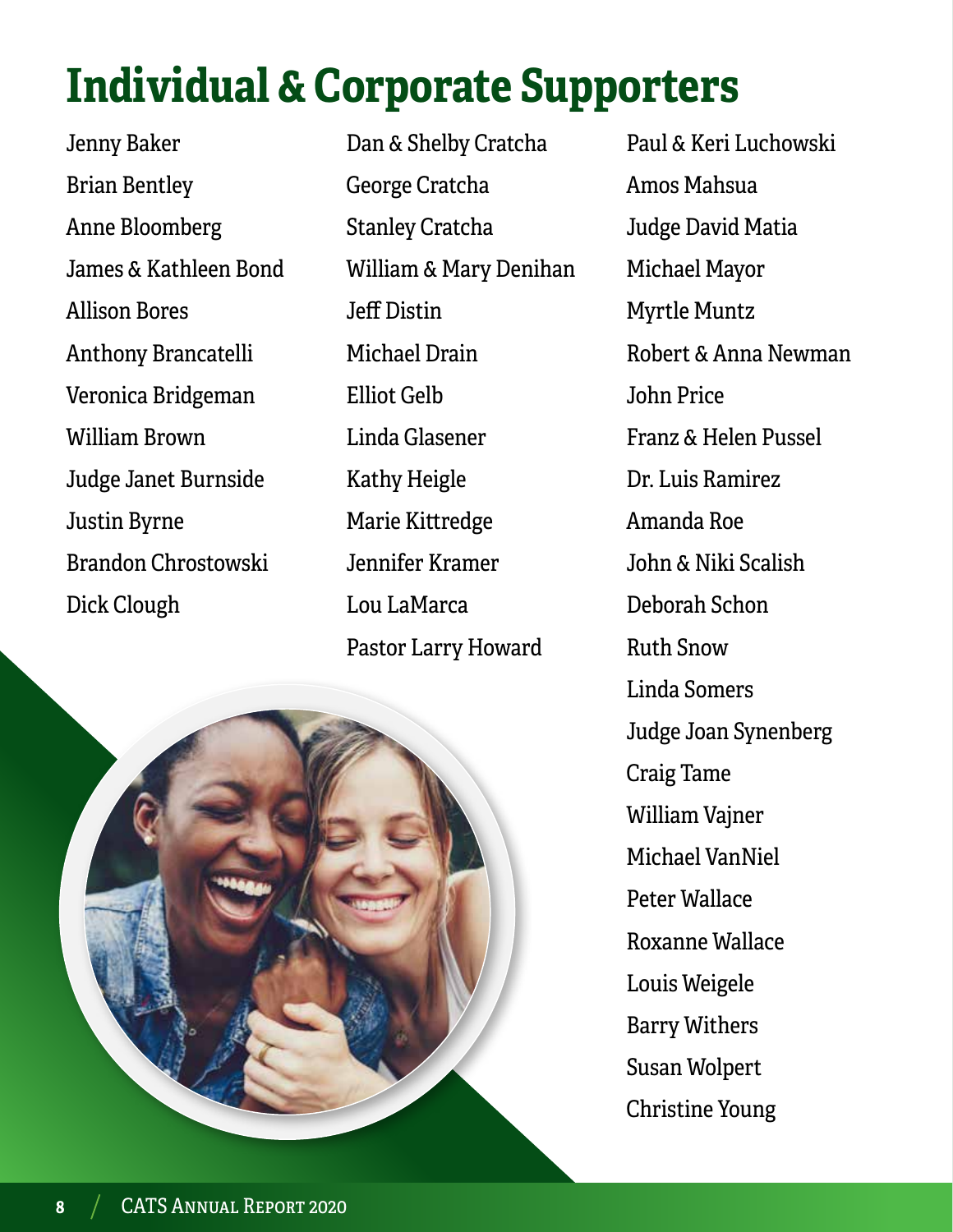# **CATS Men's & Women's Residential Treatment Facility Locations**

8411 Broadway Ave., Cleveland, Ohio 44105 Telephone: (216) 441-0200 • Fax: (216) 441-3637



#### **CATS Outpatient Treatment Facility**

5162 Broadway Ave., Cleveland, Ohio 44127 Telephone: (216) 938-6829 • Fax: (216) 465-3158